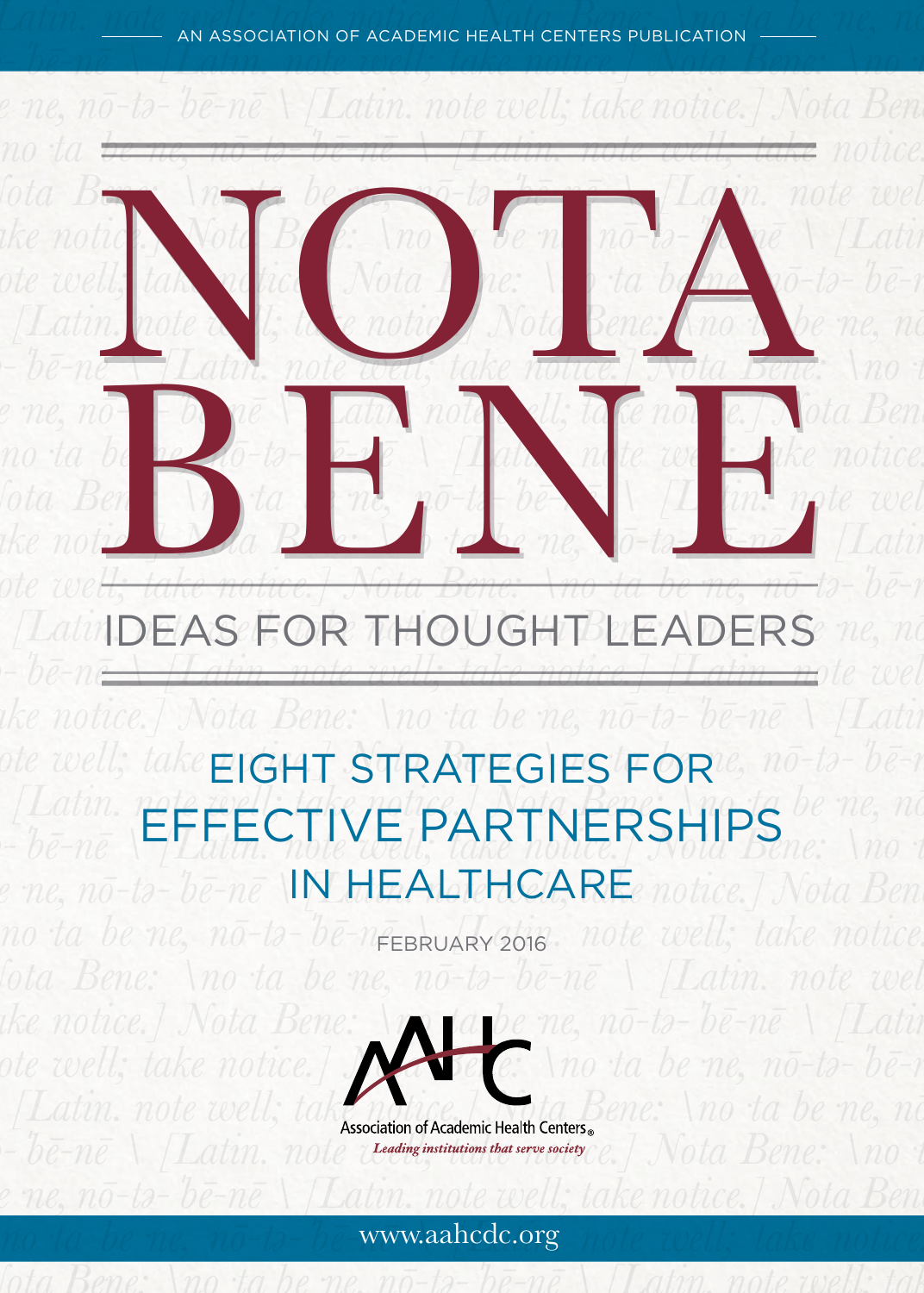*tə-ˈbē-nē \ [Latin. note well; take notice.] Nota Bene: \no·ta be·ne, nō-tə-ˈbē-nē \ [Latin. note well; take notice.] Nota Bene:*

Lating 2016 Association of Academic Health Centers Nota Bene: \no ta be ne, nō-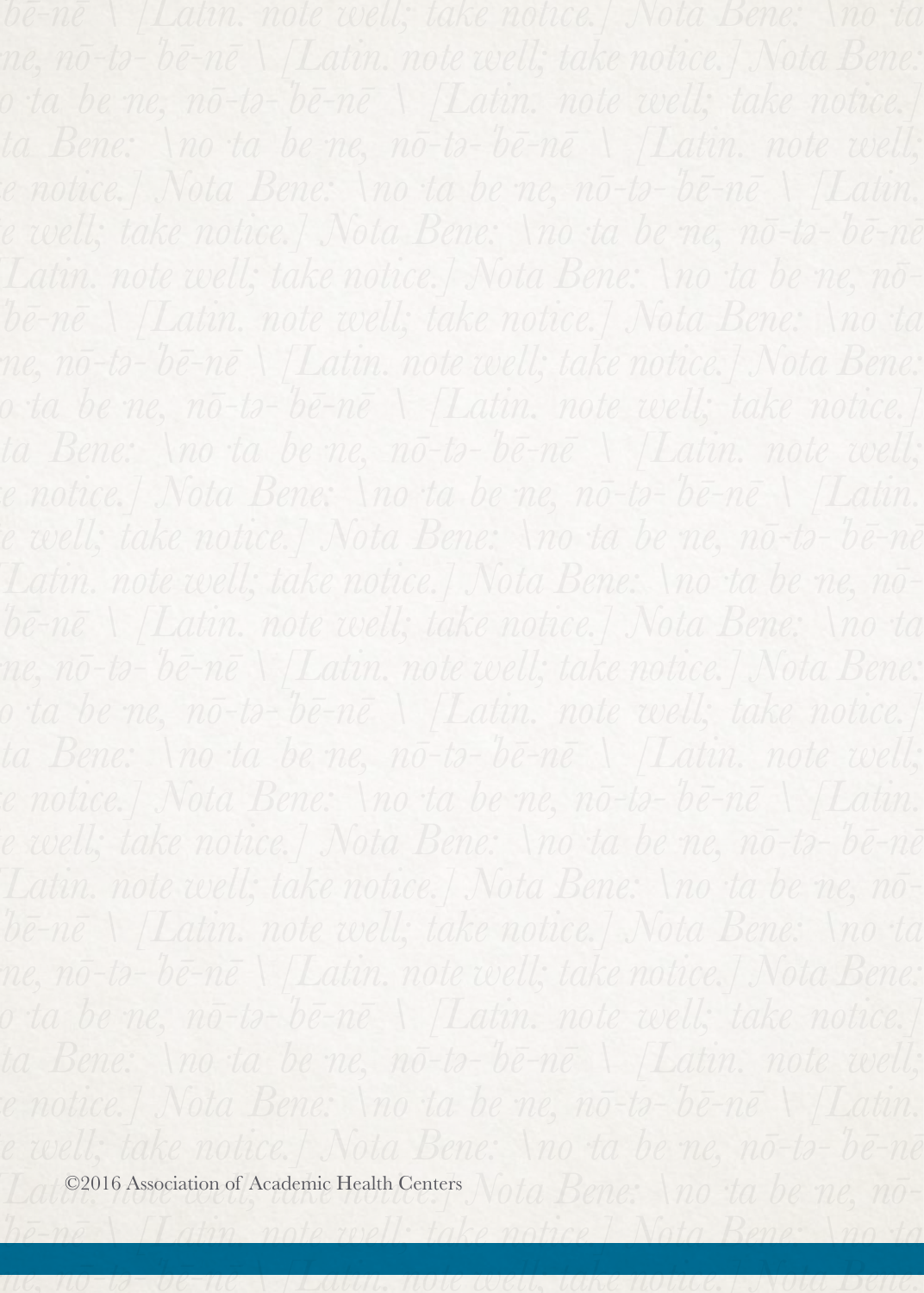*note well; take notice.] Nota Bene: \no·ta be·ne, nō-tə-ˈbē-nē* 

## *\ [Latin. note well; take notice.] Nota Bene: \no·ta be·ne,*  no-ta-ta **EIGHT STRATEGIES FOR**ta Bene: *No.* EFFECTIVE PARTNERSHIPS *Nota Bene:*  $\frac{1}{\sqrt{N+1}}$   $\frac{1}{\sqrt{N+1}}$   $\frac{1}{\sqrt{N+1}}$   $\frac{1}{\sqrt{N+1}}$  *Latin. note well*  $\mathcal{L}_{\textit{take notice.}}$  [**N. HEALTHCARE**] Nota Bene:

*no·ta be·ne, nō-tə-ˈbē-nē \ [Latin. note well; take notice.]*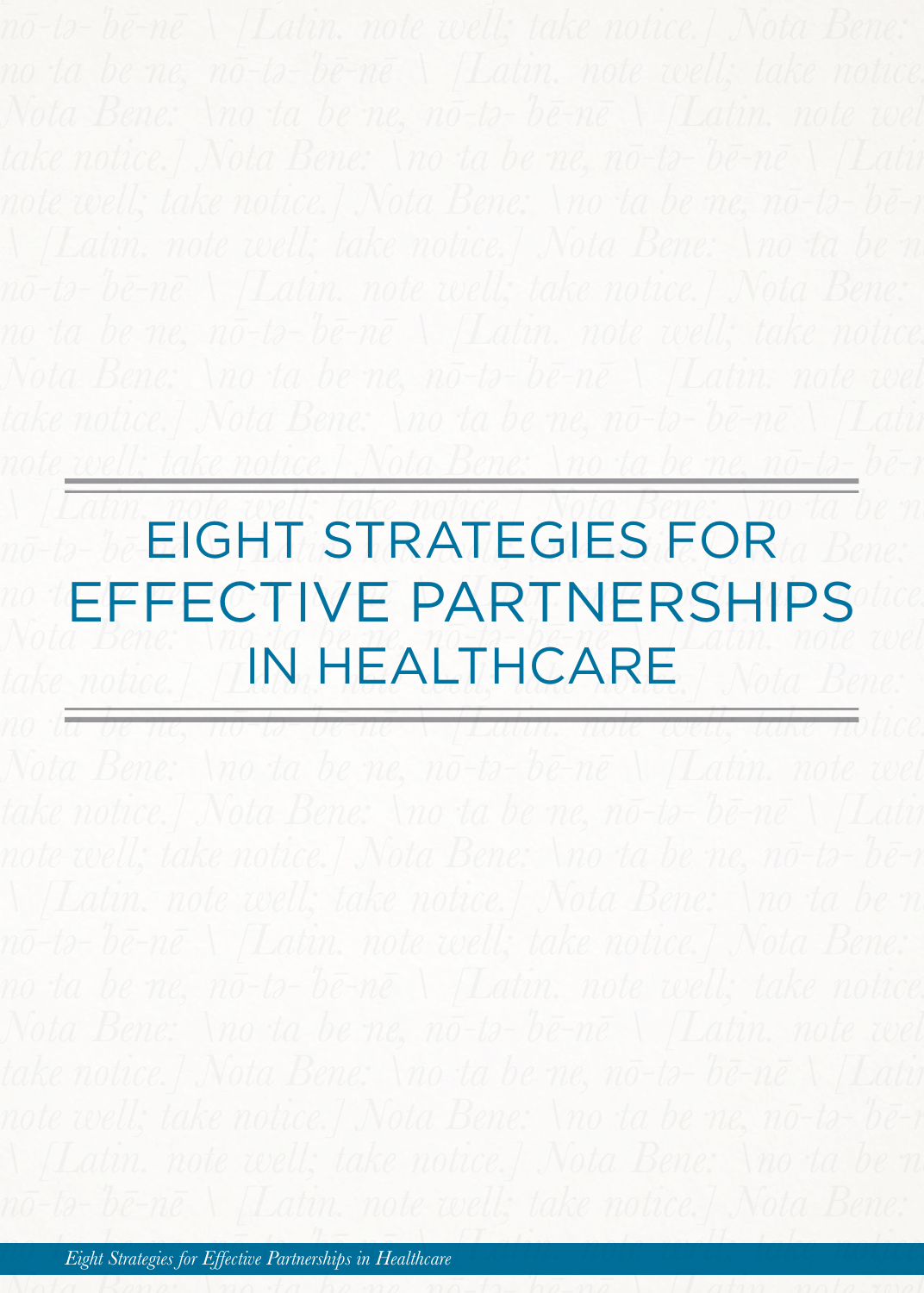## Eight Strategies for Effective Partnerships in Healthcare

*Steven A. Wartman, MD, PhD, MACP // President/CEO*

### INTRODUCTION

Economics can drive institutions together more easily than it drives them apart. In a vibrant marketplace, the search for increased market share, profitability, and economies of scale is inexorable. Such forces can drive sworn competitors to forge partnerships. For evidence, we need look no further than the banking and airline industries where consolidation over the last few decades has fundamentally changed the nature of competition and pricing. Now, it is the healthcare market's turn — where consolidation is manifest.

The nature of healthcare has traditionally made it unique in the marketplace, given that consumers generally have limited knowledge of what they are purchasing and are mostly detached from direct payment through thirdparty insurance. That is changing, however. The advent of health insurance exchanges and the growth of store-based ambulatory clinics have brought the realities of healthcare costs much closer to the public. Ratings of healthcare providers give consumers more information than they have traditionally had, as do the various internet and social media sites—some of dubious quality—that purport to report on outcomes and best practices for specific conditions.

For traditional healthcare institutions to flourish (or even survive), the quest for leverage is essential. Continuing consolidation in the healthcare field is not just likely, but presumably inevitable.

Consolidation can take various forms, such as mergers, acquisitions, or partnerships. In a classic merger, two or more independent entities create a new, single business with a single governing board. This formulation may or may not involve a full asset merger. An acquisition involves the purchase of one or more entities by another in which all debts and assets are assumed under the parent company. A partnership, on the other hand, combines institutions that retain their individual identities and separate governance structures, and creates a larger decision-making entity for the partnership as a whole according to an agreed-upon formula, with power shared in ways that may vary.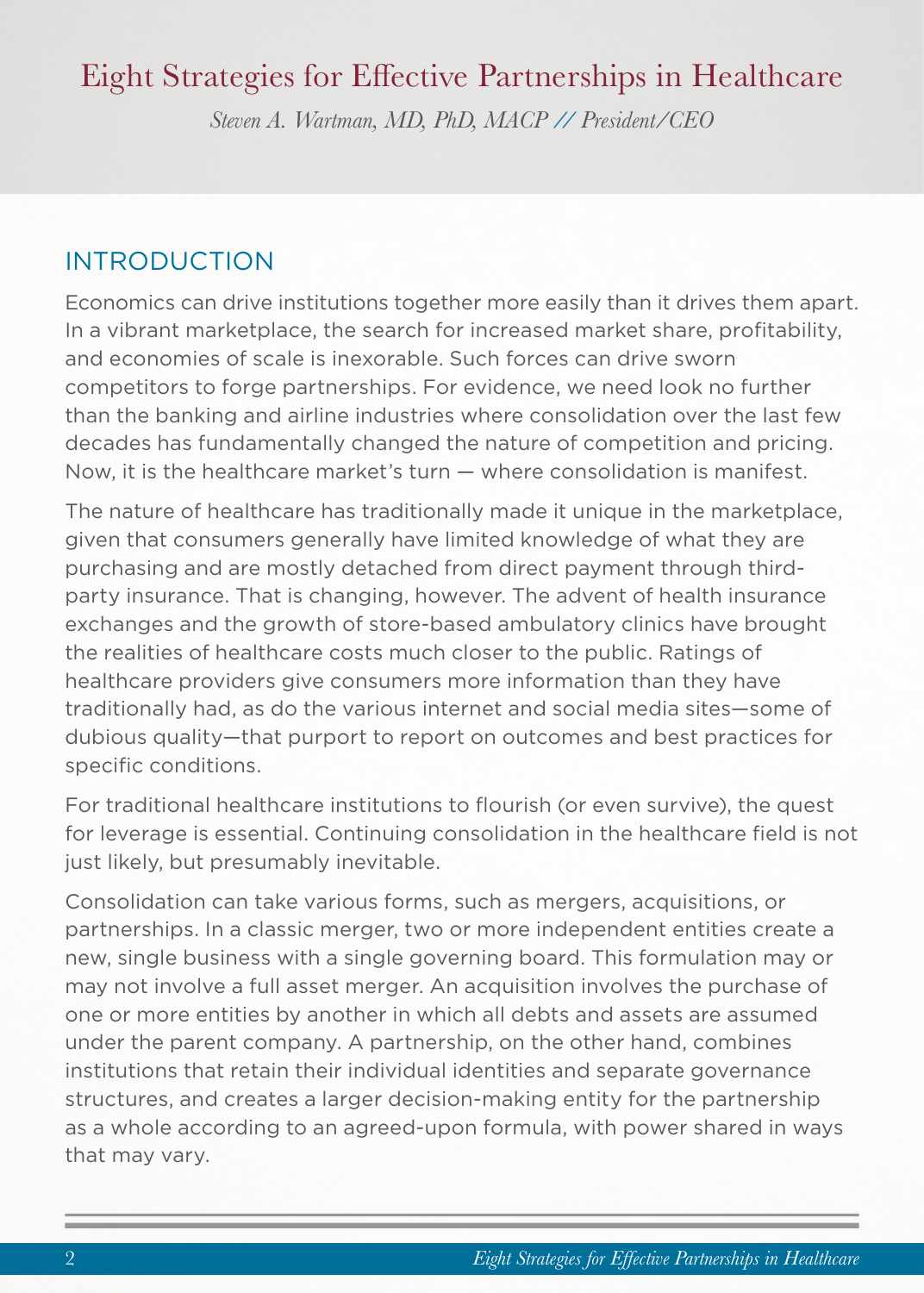For the immediate future, given the history and localized nature of healthcare, it is likely that the partnership model will be a popular one. This is especially true for fiercely independent entities, such as strong corporations with readily identifiable brands and academic health centers that have deep scholarly and education traditions along with substantial revenue bases. This commentary focuses on the strategies for successful partnerships in healthcare, although many of the principles enunciated may apply to both merged and acquired entities.

### EIGHT STRATEGIES

The fundamental collaborative challenge in healthcare partnerships centers on mission alignment. It is entirely reasonable (and expected) that different organizations will have different priorities and strategic visions. A common and major—mistake is the assumption by one or more partners that they will be able to drive their missions across the partnership with the same focus and prioritization they had before the partnership was formed. In reality, rather than seeking to drive individual institutional missions under an umbrella agreement, the partnership must strive to achieve an operational form of mission alignment. This means that respect for "mission differences" must be built strategically into the newly created conglomerate. Eight key strategies to build successful partnerships can help collaborators reach that end *(see Table 1)*.

#### STRATEGY 1: Decide on the best mission balance for the organizations.

As noted above, institutions bring their own missions and priorities to a partnership. If the partnership is to be successful, some balance among or between those missions must be struck. One essential is to emphasize those areas where each institution can make the most difference and greatest contributions, and then plan accordingly. Methodologies and tools need to be developed that can assess efficiencies and outcomes, as well as gauge how to account for optimization, especially in those areas chosen for emphasis. Determining mission balance can serve as an important guide for institutional investment strategies.

#### STRATEGY 2: Create a bridge board or its equivalent.

Composed of key members of the various partners' boards, this body oversees implementation of the partnerships, sets the tone for productive engagement between the parties involved, and creates an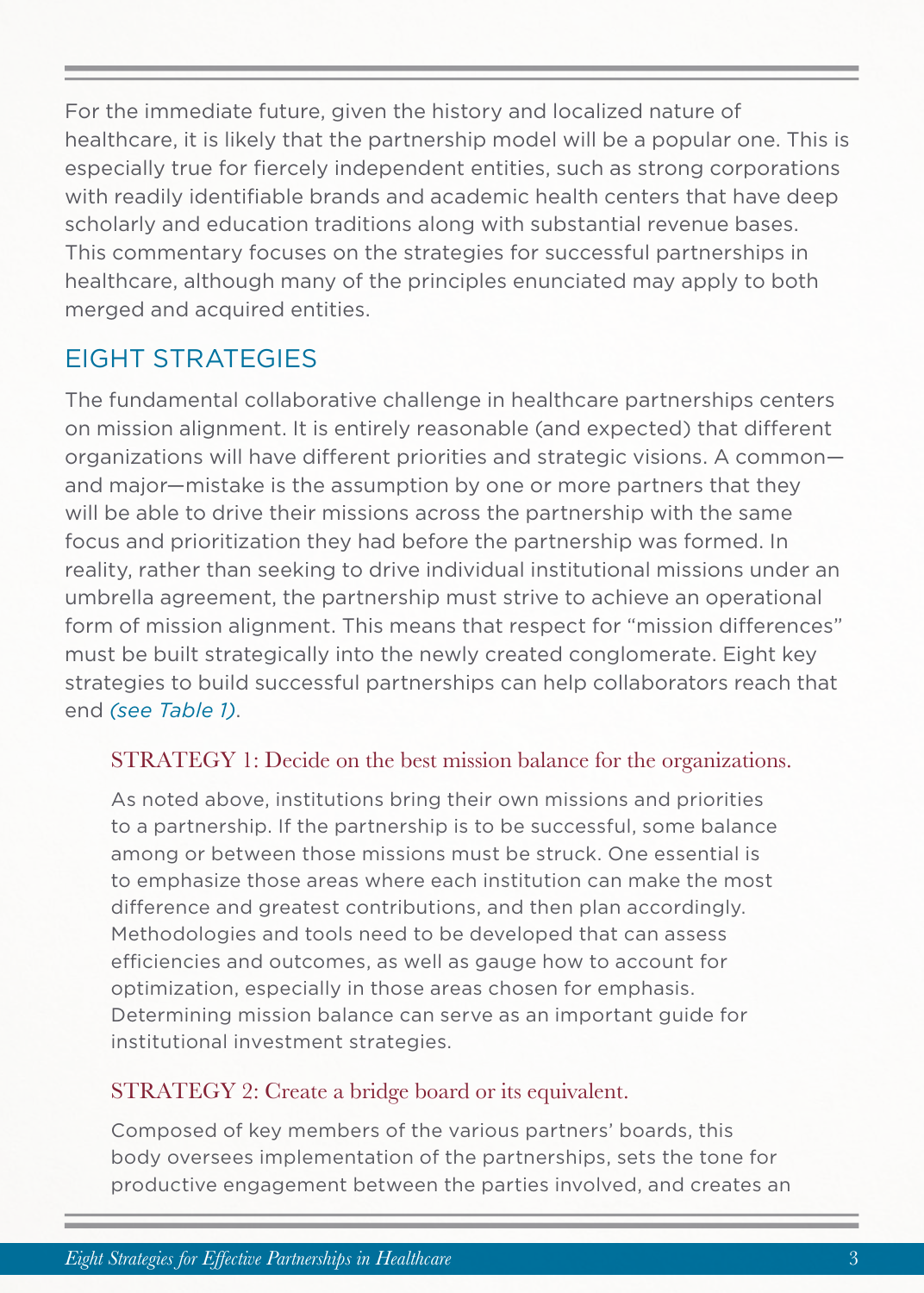oversight body that can monitor the execution of the collaboration. It also provides an important venue for members of different boards to get to know key issues in more depth and to know each other. The charge to this body should be crafted carefully to ensure that its role is to manage the big-picture dimensions of the partnerships, not the operational details. This board should be given some authority to evaluate the senior leadership who are engaged in the partnership. Depending on its evolution, this bridge board may evolve to a more permanent and authoritative entity.

#### STRATEGY 3: Be prepared to give up something to make the partnership work.

If by definition a "partnership" is an arrangement where parties agree to cooperate to advance their mutual interests, each partner must demonstrate their confidence in the value of their participation. Recognizing that each partner has different strengths is one thing, but knitting together these strengths requires a level playing field where each participant trusts the other and is willing to give up something to advance the common cause. This goes beyond monetary support, in that an overbearing focus on finances can in and of itself lead to insurmountable issues of control and dominance. Rather, this includes programmatic subtractions: What can each partner cede to the other that enhances the implementation of the common mission? By giving up something, each partner demonstrates profound trust in the newly formed entity.

#### STRATEGY 4: Form an implementation team across the partnership.

While strategy is necessary to drive a partnership, strategy alone is not enough: It is absolutely essential that the strategic vision be executed, and executed well. A team, appointed from the onset, should be tasked with the job of operationalizing the partnership. The size and composition of the team can vary, but its work should be the full-time effort of the team members, who are thereby not conflicted with other, more parochial duties. Members can be selected from each institution and/or from the outside.

#### STRATEGY 5: Leave egos at the door.

Leaders of major institutions tend not to be "shrinking violets" and often have strong personalities. Exercising the full force of those personalities will likely be counterproductive to a successful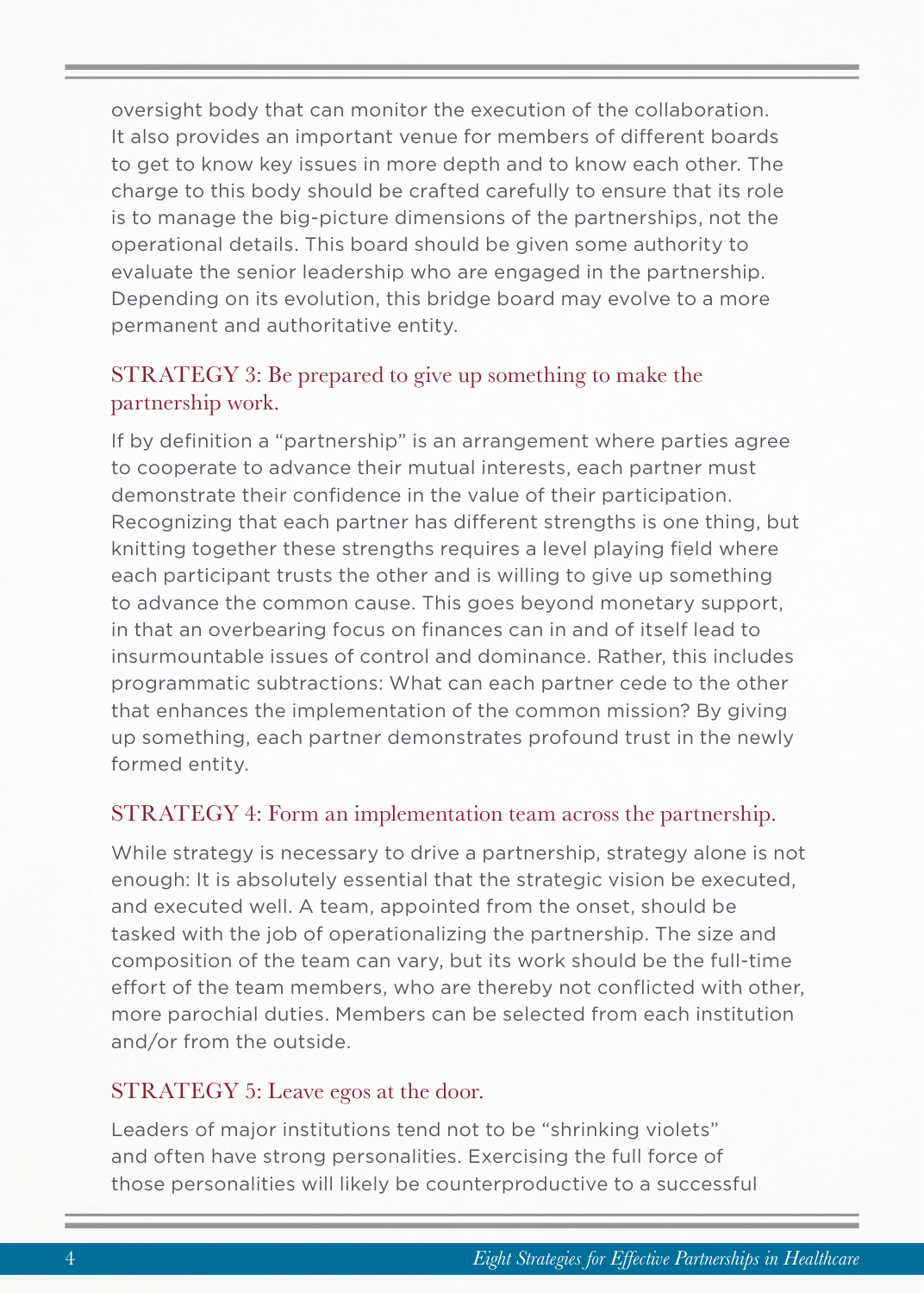partnership. Each leader must believe that the other partner(s) makes his/her institution better and should behave accordingly. If institutional leaders in a partnership are not skilled in exercising the requisite tools, the partnership may not succeed or live up to its desired potential. Boards of directors need to pay close attention to this dynamic as they monitor the ongoing roll-out of the partnership. A frank assessment of leadership skills in a proposed or ongoing partnership is necessary, as a different gauge is often required to judge performance. Confidence or arrogance should not be confused with competence, and emotional intelligence is as necessary as intellectual capacity.

#### STRATEGY 6: Work to overcome the existential problem with partnerships.

The insightful writer Clay Shirky has observed that "institutions will try to preserve the problem to which they are the solution."1 Partners in a newly forming collaborative effort would do well to keep that admonition in mind as they execute their partnership. There are inherent characteristics in partnerships that sometimes serve naturally as strong impediments to collaboration and which, therefore, must be overcome if the partnership is to be successful. Paying close attention to behavioral patterns around the table (real or virtual) is essential. It doesn't take long in a meeting to notice those who "don't seem to get it" and position themselves in an obstructive manner. If a member is perceived as "preserving the problem," he/she should be called out in private.

#### STRATEGY 7: Manage the clash of horizontal and vertical forces.

Each partnering institution will have, as a manner of course, its own way of getting work done—modes of operation that are often deeply entrenched. Employees at every level are generally comfortable with the status quo and will often perceive a newly created partnership as a threat. This common phenomenon can be described as the clash of horizontal (the partnership as a whole) and vertical (the individual institutions) forces. Leadership must be acutely aware of this issue and develop straightforward strategies to deal with it. Frequent communications in any and every form are necessary. Listening and responding thoughtfully are essential to managing this clash: ignore it at the partnership's peril.

<sup>1:</sup> Kelly K. The Shirky Principle. The Technium; 2010. http://kk.org/thetechnium/2010/04/the-shirky-prin/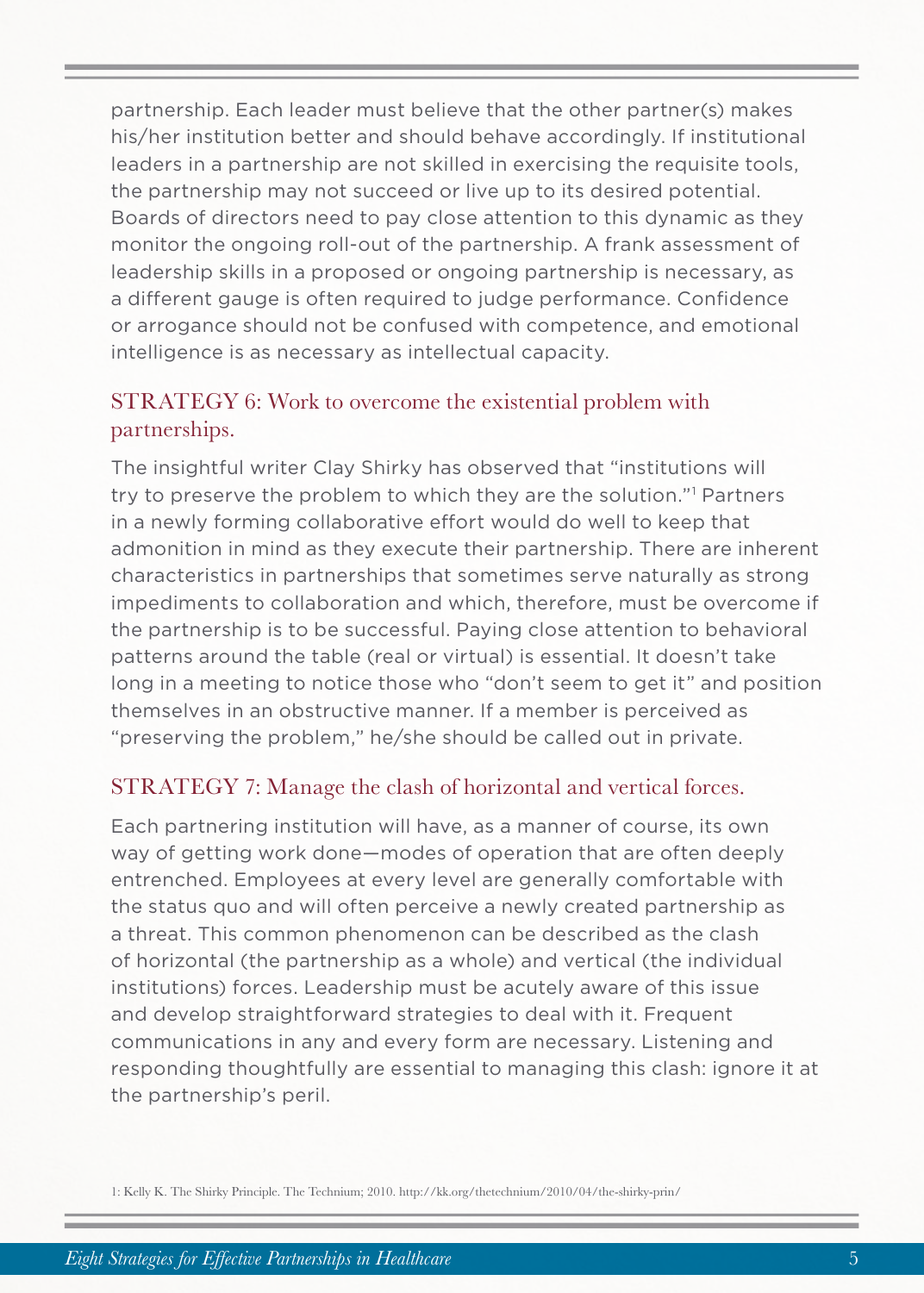#### STRATEGY 8: Adapt new business models that work for the system as a whole.

The success of a new partnership requires much more than simply the application of old business models to some newly organized system. Rather, new business models need to be adapted and/or developed specifically for the new entity formed by the partnership. This is hard, but necessary, work. These new models need to consider the operational implications of the changing clinical care delivery and payment systems in the relevant catchment areas. For academic health centers, new models also need to consider research trends and new education platforms. Participants in this conversation must ask themselves this critical question: What needs to be done differently and how can we effect that change?

### CONCLUDING COMMENTS

The rapidly consolidating healthcare market is catalyzing the development of various partnership arrangements. Whether the nature of a collaboration is local, regional, or national in scope, partnering successfully with institutions that have different histories, corporate philosophies, and priorities can be immensely challenging. The planning required to consummate a partnership can take enormous time and energy. At worse, such efforts fail to get off the ground, fall apart once they are established, or limp along and never achieve their goals. Intentionality, commitment, and care are all requisites for making partnerships succeed.

As should be evident, successful partnerships are not solely dependent on finding the right financial model. Rather, they are dependent on a deeper understanding and appreciation of the institutions involved along with a plan that engages the strengths of each institution and the partnership as a whole. Ultimately, the ability to execute the plan aligned with a suitably engaged and emotionally intelligent leadership is essential. The evolving competitive healthcare market demands no less.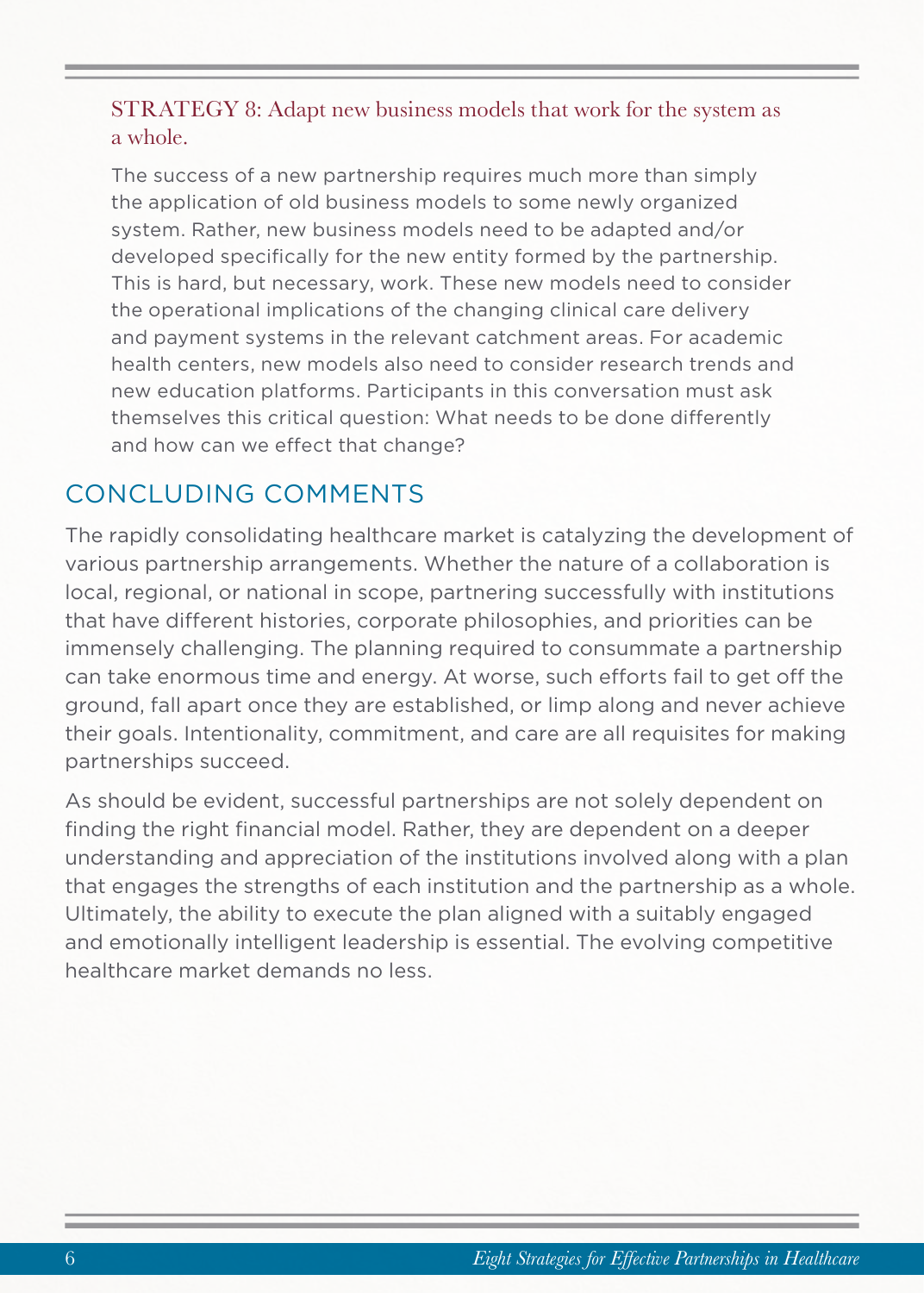### *Table 1. Strategies for successful partnerships in healthcare*

| <b>STRATEGY1</b>  | Decide on the best mission-balance for the organizations.      |
|-------------------|----------------------------------------------------------------|
| <b>STRATEGY 2</b> | Create a bridge board or its equivalent.                       |
| <b>STRATEGY 3</b> | Be prepared to give up something to make the partnership work. |
| <b>STRATEGY4</b>  | Form an implementation team across the partnership.            |
|                   |                                                                |
| <b>STRATEGY 5</b> | Leave egos at the door.                                        |
| <b>STRATEGY6</b>  | Work to overcome the existential problem with partnerships.    |
| <b>STRATEGY 7</b> | Manage the clash of horizontal and vertical forces.            |